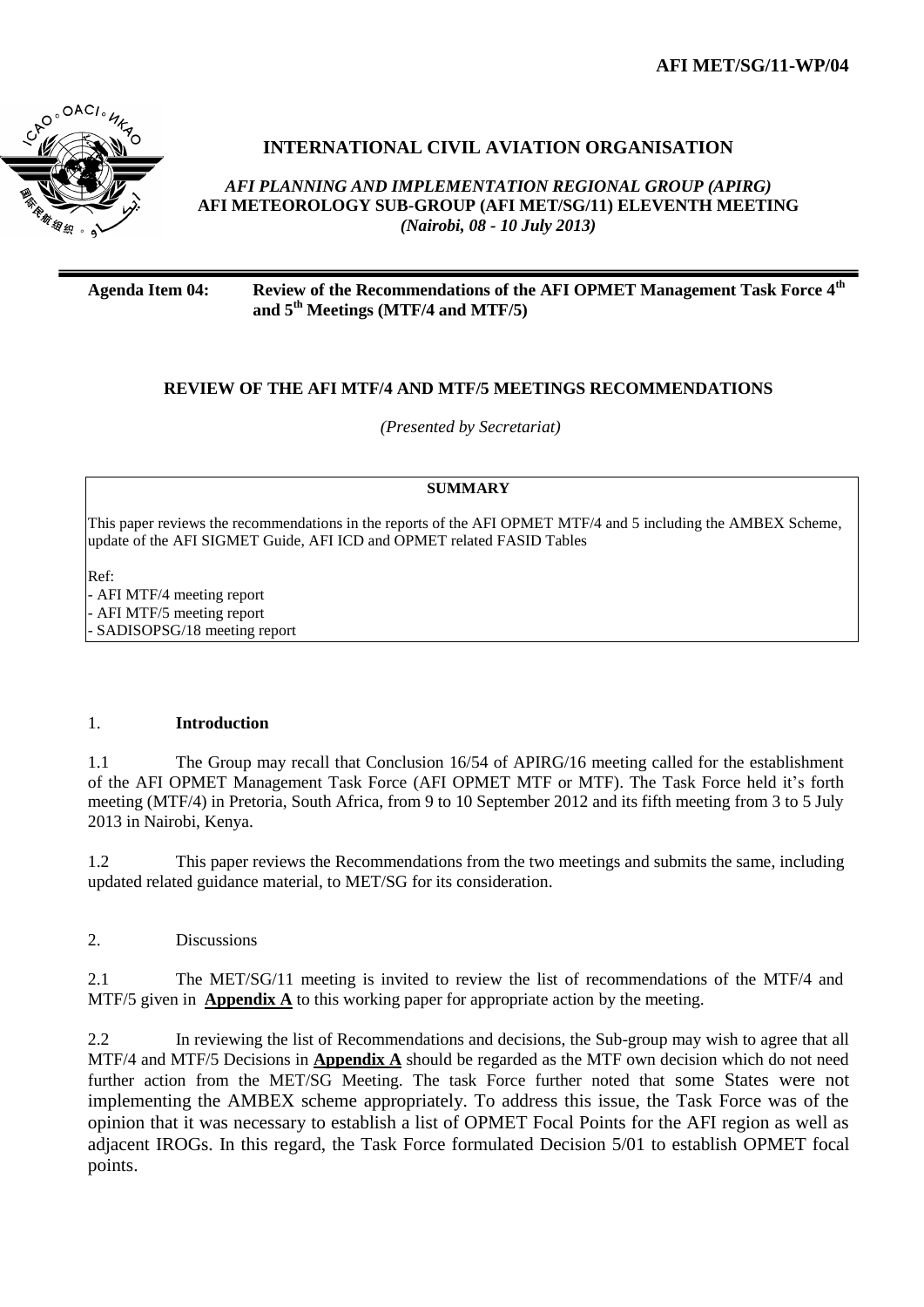2.3 In further reviewing Appendix A to this report, the meeting agreed that in order to increase the availability of required OPMET data in the AFI RODBs through a regular OPMET monitoring process as indicated in the AMBEX Handbook, a set of actions and measures should be developed. In this regard, the meeting formulated Recommendation 5/02. To address this issue, the MET/SG may wish to adopt Recommendation 5/02 as a draft Conclusion to be submitted to APIRG for inclusion in the AMBEX Scheme.

**Draft Conclusion 11/xx: Procedure for AFI OPMET data monitoring**

**That,** 

# **a) Dakar and Pretoria RODBs implement the following procedure:**

- **1) Conduct the monitoring of OPMET received from AFI BCCs within the areas of responsibilities;**
- **2) Analyse the monitoring results and identify shortcomings and deficiencies;**
- **3) Develop and forward on a quarterly basis, the monitoring results and recommendations to be implemented by the concerned BCC of NOC provider States;**
- **4) Engage directly with the concerned State to assist removing the shortcomings which can be solved quickly; and**
- **5) Issue on semester basis, a report on the above four actions to be forwarded to ICAO Dakar and Nairobi regional Offices.**
- **b) ICAO Dakar and Nairobi regional Offices**
	- **1) distribute the report through State Letters to AFI States with particular emphasis on the concerned States with the deficiencies; and**
	- **2) Visit the concerned States during State missions to provide further advice and awareness if necessary.**

## 2.4 *Provision of tropical cyclone and volcanic ash for the AFI Region and of the corresponding SIGMET by MWOs and Review of report on SIGMET Tests conducted in November 2012*

2.4.1 The MTF/4 and MTF/5 meetings recalled provisions of Annex 3 regarding SIGMET including those concerning advisory information provided by VAACs and TCACs. The Task Force also reviewed the reports of the SIGMET Tests conducted in November 2011 and 2012, given in **Appendix C** to this working paper. The report indicated that 22 MWOs (61%) are still not issuing SIGMETs at the time of the test (APIRG/18 Conclusion 18/52 refers). MTF/5 reported an increased level of participation by States in the tests and improvements relating to issuance, dissemination and formatting of SIGMETs. It also shows that, in 2012, 37% of the MWOs have never issued SIGMET whereas the figure for 2011 was 51%, an improvement of 14%. This positive impact could be as a result of a SIGMET training conducted recently (2012).

2.4.2 Regarding SIGMET information for large, complex volcanic ash events, the MTF/5 reported that the Secretariat should liaise with the concerned ICAO operations group to follow-up on the development and regional implications of SIGMET for complex volcanic ash and report back in time for the AFI OPMET MTF/7 meeting.

2.4.3 The MTF/5 reported that South Africa proposed an amendment of the AFI Air Navigation Plan (Doc 7474) to enable willing States to issue and distribute MET products to support low level flight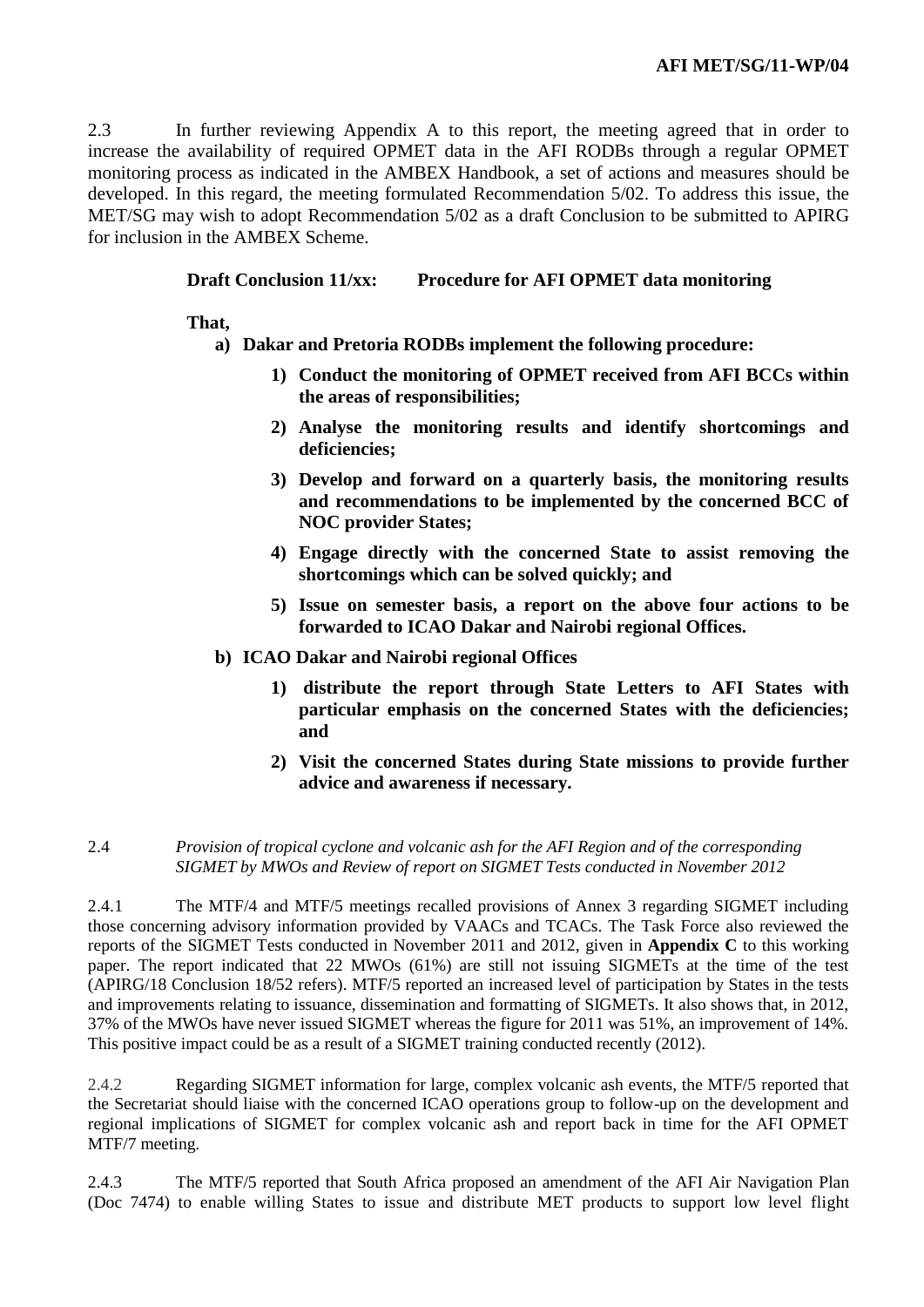information (AIRMET, GAMET, et..) in the AFI region following recurrent requests from users. The Task Force recalled that such information is not a requirement in the region as per AFI Air navigation plan; however, some States including South Africa have consistently issued AIRMET information. The meeting recalled that initially, MET information for low level flights were not a requirement in the AFI region because of the small number of flights below flight level 250 in the region. MTF/5 noted however, that this number has recently increased significantly in some States in the region. Therefore, the MTF formulated recommendation 5/03 for the implementation of products to support low level flight operations in the AFI Region. The MET/SG may wish to adopt the following Conclusion:

## **Conclusion 11/xx: Implementation of Products to Support Low Level Flight Operations in the AFI Region**

### **That, the low level flight information be implemented in the AFI region where required by the users.**

2.4.4 The MTF/5 reported that to improve the modeling of volcanic pollutants by MOCAGE, a better knowledge of the source term was is necessary and that Meteo France had decided to create a network of LIDARs on the French Metropolitan area, in order to collect data on aerosols such as volcanic ash. The MTF/5 further reported that from June 2011 until May 2013, VAAC Toulouse issued 187 operational advisories both in text and graphical format and that:

- From June 2011 until the end of 2012, VAAC Toulouse issued 11 test/exercise advisories in text and 7 graphics for exercise purposes;
- $\checkmark$  In 2013, VAAC Toulouse issued 3 test/exercise advisories in text and 3 graphics also for exercise purpose; and
- $\checkmark$  The Task Force was pleased to learn that the VAAC London and VAAC Toulouse are mutual backups.

## 2.5 *Review of regional guidance material on OPMET exchange – AFI Regional SIGMET Guide*

2.5.1 MTF/4 reported that the list of Meteorological Watch Offices (MWOs) in the AFI Region is contained in Appendix A to the AFI Regional SIGMET Guide whereas the World Meteorological Organization (WMO) headings used by AFI MWOs are contained in Appendix H to the Guide. The meeting then reviewed the two documents to ensure consistency particularly with regards to the names of MWOs and the corresponding Flight Information Regions served.

2.5.2 In order to avoid the possible confusion of the use of the word "Standard" in AFI SIGMET guide and the same word in Annex 3, MTF/5 agreed that it would be better to replace the word "Standard" in the guidance material with the "Procedure". In addition, the MTF/5 reported to include additional details of VA and TC test procedures.

2.5.3 The MTF/5 meeting reported that the amended version of the AFI SIGMET Guide given in **Appendix B** to this working paper, has been adopted through Decision 18/47 of the APIRG/18 meeting which required inclusion of explanations of Table MET 3A and Table MET 3B.

### *2.6 Review of the current edition of the AFI meteorological bulletin exchange (AMBEX) Handbook*

2.6.1 The MTF/4 meeting noted that reviews of bulletins, as monitored by the SADIS gateway, indicated that bulletins for AFI Region were not only different from those in the AFI routine tables and also from those monitored by IROG Toulouse. In this regard the Task Force was of the opinion that to improve the availability and exchange of OPMET data, monitoring should be done at different stages of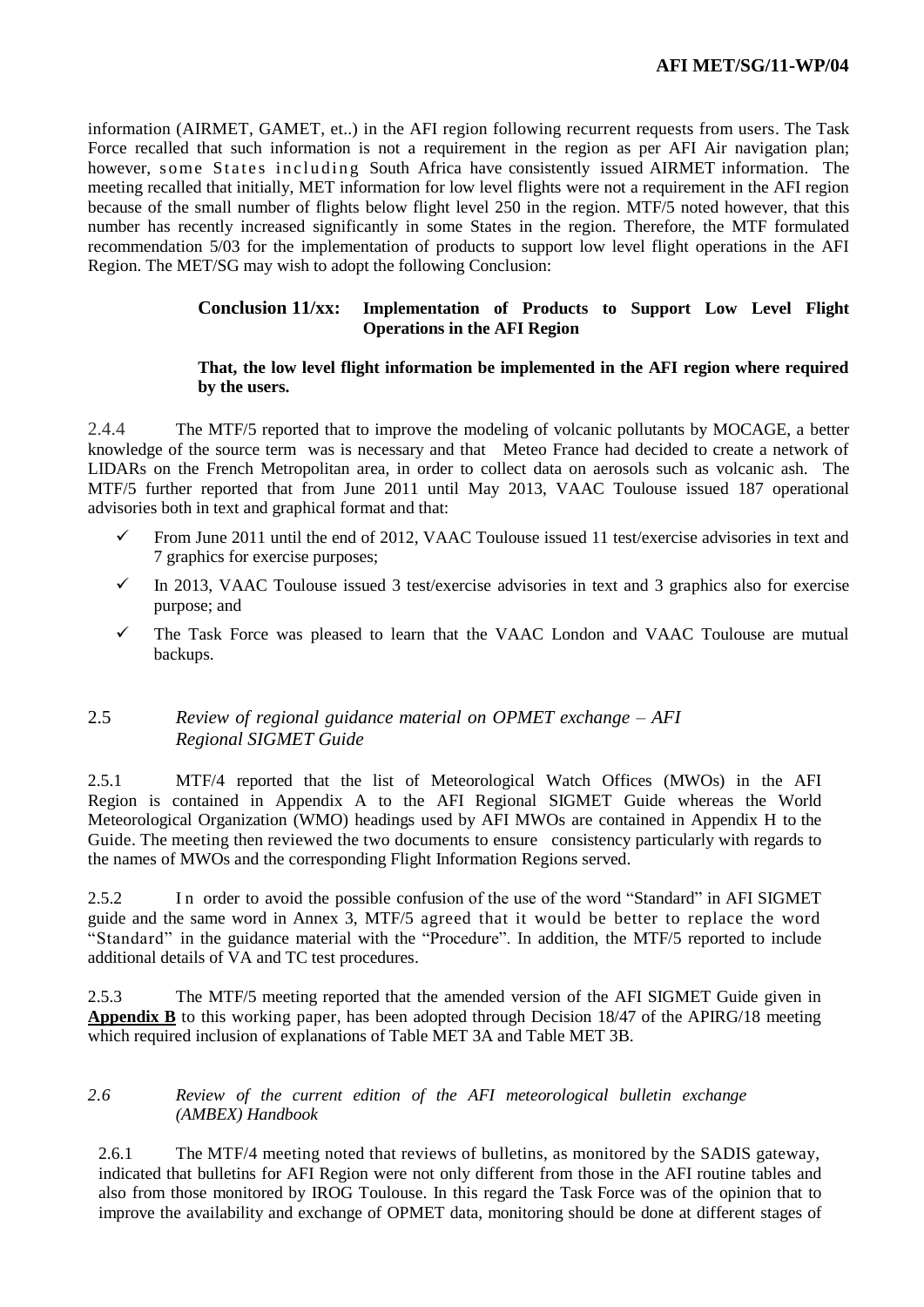the system (APIRG/18 Conclusion 18/45 refers). In this regard the Sub-Group may wish to formulate the following decision:

### **Decision 11/xxx: Monitoring of OPMET bulletins in coordination with ROC Toulouse**

#### **That, the monitoring done by RODBs Pretoria and Dakar and ROC Toulouse be harmonized to ensure that the same bulletins headers, as described in the AFI AMBEX Handbook, be monitored at all these facilities for comparison and continuous improvement.**

2.6.2 The MTF/4 reported that the monitoring activities by two AFI OPMET Data monitoring activities revealed that in the AFI Region, the BCCs were not compiling bulletins as per AMBEX Handbook and further noted that this could contribute to the lack of AFI OPMET Bulletins in the region and other ICAO Regions.

2.6.3 The MTF/5 reported that some discrepancy exist the content of the OPMET bulletins of the AMBEX scheme and the user needs expressed in the SADIS users Guide. The identified gaps include the following:

- $\checkmark$  Irregularities in the contents of bulletins transmitted by the NOCs to the BCCs;
- $\checkmark$  Non compilation by the BCC, of OPMET information received from NOCs (AOP and non AOP);
- $\checkmark$  Transmission of the individual bulletins from NOC to RODBs, IROGs and to WAFCs; and
- $\checkmark$  Some required data are not included in the current AMBEX scheme.

2.6.4 To ensure the availability of AFI OPMET information to users in AFI and other ICAO Regions as well as IROGs, the MTF/5 was of the opinion that it was crucial that concerned entities perform their role in accordance with the AFI AMBEX Handbook (APIRG/17, Conclusion 17/75 refers). Furthermore, a Core Team has been tasked to review the AMBEX scheme and report back to the MTF on the MTF/6 meeting.

2.6.5 The MTF/5 meeting further reported that the Core Team of Experts on AMBEX provided a progress report for the process of updating the AMBEX Handbook. The following main issues were addressed:

- $\checkmark$  change of the TAF filling time as indicated in appendix 10 Amendment 76 to ICAO Annex 3;
- $\checkmark$  some improvements in the text and schema of the AMBEX Handbook to better clarify the scheme;
- $\checkmark$  describe the back-up procedures between the two RODBs;
- $\checkmark$  Possible change concerning the schema for some States belonging to another ICAO region; and
- $\checkmark$  Updating the AMBEX Handbook to include all required data as indicated in SADIS User Guide Annex 1 and AFI FASID Table MET 2A.

2.6.6 The MTF/5 meeting felt that these important issues including urgent items (as the amendment 76 to Annex 3 will become applicable from 15 November 2013) together with related MTF, MET/SG and APIRG Decisions should be addressed in the process of updating the AMBEX Handbook before APIRG/19 meeting. In this regard, and for the AMBEX Handbook to be in compliance with ICAO Annex 3 from 15 November 2013, the Sub-group may wish to formulate the following draft Conclusion:

#### **Draft Conclusion 11/xx: Finalization of the Draft Updated AMBEX Handbook**

**That, the draft updated handbook given in Appendix D to this paper, be finalized by the MTF and submitted to the APIRG/11 meeting as the AMBEX Handbook Amendment 3, without waiting for the MET/SG/12 meeting.**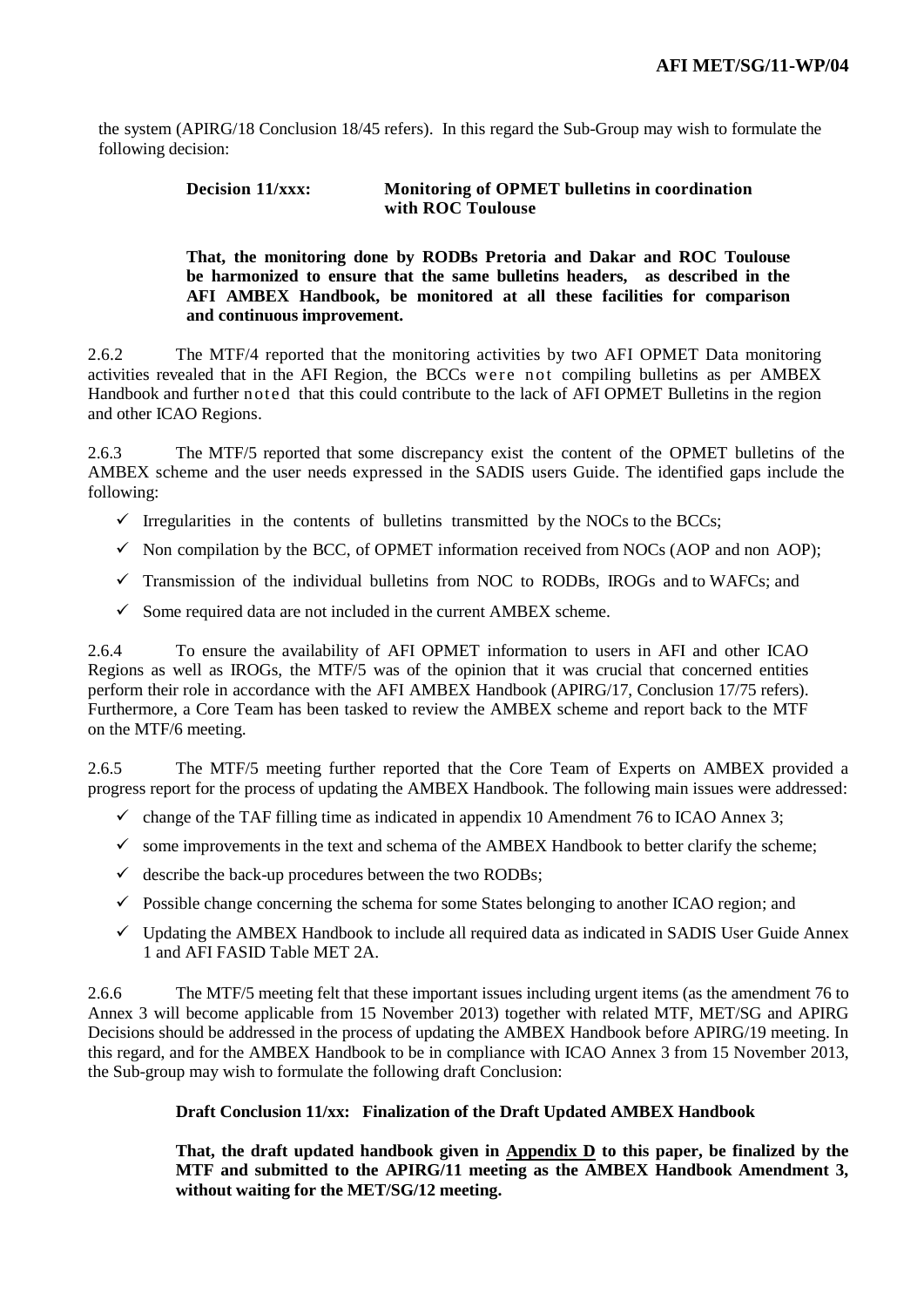2.6.7 The MTF/5 meeting further reported that the outcome of the  $12^{th}$  Air Navigation Conference (AN-Conf/12), held in Montreal, 19-30 November 2012.The task force was informed that the AN- Conf/12 recommended that the areas of applicability of the *Regional Air Navigation Plans* (ANPs) with those of the *Regional Supplementary Procedures* be aligned In this respect therefore, the current requirements for air navigation services and facilities of FIRs Alger (DAAA), Casablanca(GMMM),Tunis(DTTC) and Canaris (GCCC) from the Africa-Indian Ocean (AFI) ANP (Doc 7474) were proposed to be transferred to the European (EUR) ANP (Doc 7754).

2.6.8 In considering these issues, the MTF/5 meeting agreed to include the above mentioned tasks to that of the Core team on AFI AMBEX Handbook.

## *2.7 AFI RODBs Implementation Status Report*

2.7.1 The MTF/5 reviewed the implementation status reports of Dakar and Pretoria RODBs and was pleased to note that many actions had been taken to improve on the implementation of the AMBEX scheme in accordance with Decisions, Recommendations and Conclusions of MTF, MET/SG and APIRG meetings.

2.7.2 Having considered the reports from the two AFI RODBs, the MTF/5 agreed to develop a template for reporting by the RODBs. In this regard, MTF/5 formulated the Decision 5/04 to provide a template for the reports.

### *2.8 Finalization of the AFI OPMET Data Catalogue*

2.8.1 The MTF/5 meeting recalled that Conclusion 18/46 of APIRG/18 Meeting called for the OPMET data catalogue to be expeditiously finalized and implemented by States in the AFI Region. The MTF/5 further recalled that Conclusion 17/59 of APIRG/17 Meeting calls for the implementation of the interface control document (ICD) for AFI OPMET database access procedures.

2.8.2 The MTF/5 then reviewed the updated data catalogue given in **Appendix E** to this paper, proposed by the RODB Managers and formulated the recommendation 5/05. In this regard, the Sub-group may wish to formulate the following Decision:

#### **Decision 11/xx: Finalization of the AFI OPMET Data Catalogue**

**That,**

- **a) the finalized data catalogue given in the Appendix E to this paper be implemented by AFI RODBs; and**
- **b) the Secretariat distribute to States and publish on the AFI website, the updated AFI ICD**

#### *2.9 Report of the Core team of Experts on RODB back up procedures*

2.9.1 The MTF/4 reported that the MTF/2 meeting recommendations 2/7 and 2/9 called for the establishment of a Core Team of experts with a task to develop backup procedures for the two AFI RODBs (Dakar and Pretoria).

2.9.2 The MTF/5 meeting reported that the Core team presented a set of procedures during MTF/4 meeting but there was a need for further investigation and therefore formulated the Decision 4/13 to encourage the Core Team to improve the backup procedures so far developed using contributions from existing backup procedures especially from London and Washington WAFCs. In this regard, the Core Team agreed that the backup of the two AFI RODBs can be achieved by implementing few measures as follows:

a) Dakar and Pretoria RODBs implement and maintain an identical OPMET bulletins catalogue;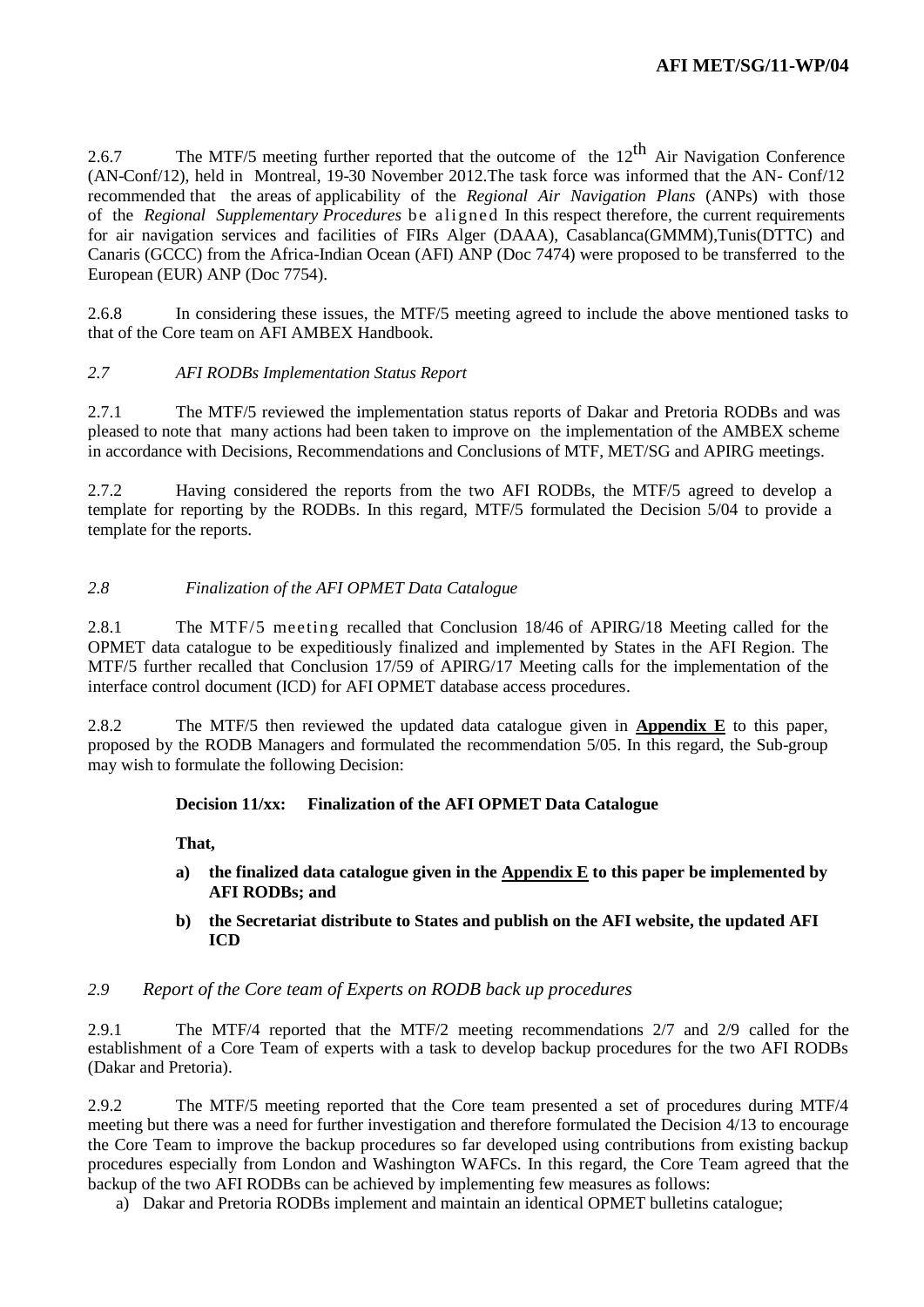- b) Dakar and Pretoria RODBs implement the AFI Interface Control Document (ICD);
- c) The bulletin compiling centres (BCCs) disseminate OPMET data to both Dakar and Pretoria RODBs using appropriate AFTN addresses;
- d) Dakar and Pretoria RODBs conduct monitoring activities in order to ensure that the databanks contain required OPMET data at all times; and
- e) The MTF to include AFTN addresses of both RODBs in the AFI ICD.

2.9.3 The MTF/5 meeting further reported that the backup procedure between SADIS 2G/Secure FTP and WIFS cannot be used to backup the two AFI RODBs. This is because the methods and infrastructure used are different. The current backup practice between Brussels, Vienna and Toulouse is simple and not resource intensive and the MTF/5 meeting agreed that the same could be implemented by both AFI RODBs. However, for such a practice to work in the AFI Region, the measures listed above are to be implemented first, and therefore, formulated Recommendation 5/06. In this regard, the MET/SG may wish to adopt the following Decision:

### **Draft Decision 11/xx: Implementation of AFI RODB Back up Procedure**

**That, the AFI OPMET MTF coordinates the implementation of the following measures:**

- **a) Dakar and Pretoria RODBs implement and maintain an identical OPMET bulletins catalogue;**
- **b) Dakar and Pretoria RODBs implement the AFI Interface Control Document (ICD);**
- **c) The bulletin compiling centres (BCCs) disseminate OPMET data to both Dakar and Pretoria RODBs using appropriate AFTN addresses;**
- **d) Dakar and Pretoria RODBs conduct monitoring activities in order to ensure that the databanks contain required OPMET data at all times; and**
- **e) The MTF to include AFTN addresses of both RODBs in the AFI ICD.**

## *2.10 Review of OPMET Related FASID Tables*

2.10.1 The MTF/5 reported that the SADIS/18 meeting held in Dakar, Senegal from 29 to 31 May 2013 recalled that the requirements by States and users for aerodrome routine meteorological reports (METAR), aerodrome special meteorological reports (SPECI) and aerodrome forecasts (TAF) to be broadcast on the SADIS were given in Annex 1 to the SADIS User Guide (SUG) which is extracted from a global OPMET data base maintained the Secretariat.

2.10.2 The MTF/5 further reported that made aware that SADISOPSG/18 noted that variability of reception of OPMET information has been cause of adverse comments from users in the past. However, where such comments concern aerodromes not listed in Annex 1 of the SUG, the SADIS provider State was not obliged to ensure that these aerodromes are available on the SADIS broadcast and also it could not regarded as a deficiency on the State concerned with its production nor in respect of the dissemination of such information.

2.10.3 Recognizing the importance of this OPMET information for users, and that States are required to provide, or have agreed to provide, the OPMET information from the AOP aerodromes or non-AOP aerodromes respectively listed in Annex 1 of the SUG, the SADISOPSG group concurred that regional OPMET bulletin exchange schemes that exist in all ICAO Regions (to a greater or lesser degree of maturity) should be aligned with the OPMET information requirements contained in Annex 1 of the SADIS User Guide and that, to this end, the regional OPMET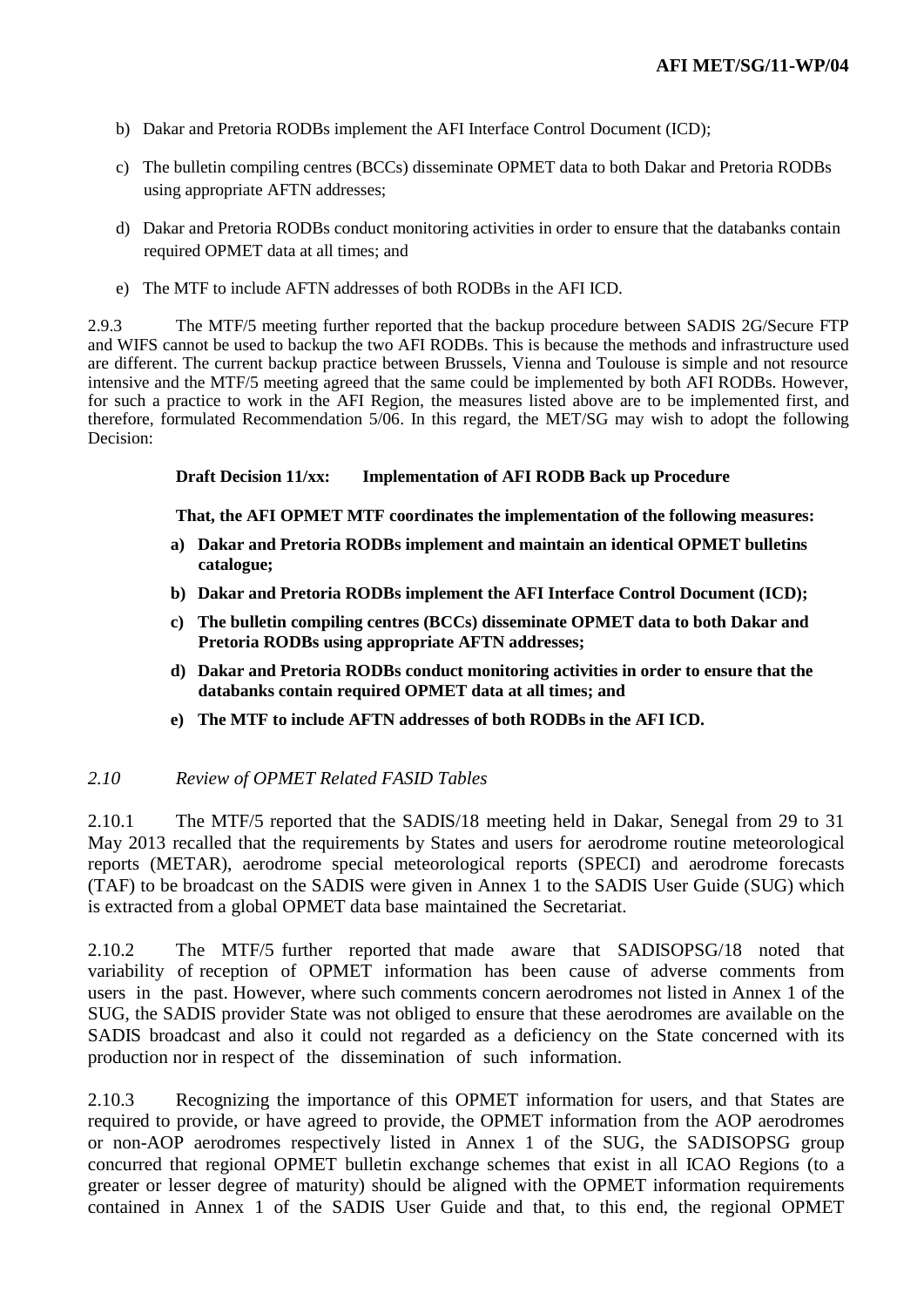bulletin/data management groups should ensure the availability of up-to-date regional processes and procedures to support implementation, including routing tables, monitoring, validation and documentation.

2.10.4 The meeting was also reminded that that all AOP aerodromes issue METAR and SPECI, as a minimum in the AFI Region, while the requirements for TAF were subject to formal regional air navigation (RAN) agreement, which is reflected in Table MET 1A of all the facilities and services implementation documents (FASID) of the regional air navigation plans.

2.10.5 The MTF/5 is aware of the fact that OPMET information from these aerodromes could be included in Annex 1 of the SUG only if the State concerned has no objection to its distribution on the SADIS and with the understanding that States do not have any obligation of providing such data for non-international aerodromes.

2.10.6 The MTF/5 reviewed AFI FASID Table 1A and was pleased to note that the proposals made by the Democratic republic of Congo and the Republic of South Africa has been implemented as proposed by the two States.

## *2.11 Implementation of Special Air reports*.

2.11.1 The MTF/4 meeting reported with regret that despite existence of adequate guidance material on procedures relating to special air reports, not much improvement had been achieved with regard to compliance by States to the requirements for dissemination of Special Air Report not much improvement has been made.

2.11.2 The MTF/4 concurred that it was necessary to engage the AFI AMBEX Focal points with a view to taking steps in order to address the lack of this data type in the databanks and other platforms.

## *2.12 Future developments*

2.12.1 The MTF/4 meeting reported the developments on the aeronautical meteorological requirements for Air Traffic Management Operational Concept and noted the important role the databank provider States will be playing in the digital environment. Considering that it is expected that bilateral exchange of OPMET bulletin will commence from November 2013 (amendment 76 to Annex 3 refers), the AFI Data bank provider States were encouraged to develop the necessary handling capacity.

2.12.2. In this regard the Sub-Group may wish to formulate the following Draft Conclusion:

### **Draft Conclusion 11/xxx: Development of Capabilities of Handling OPMET Information in Digital Format**

#### **That both Pretoria and Dakar RODBs be encouraged to:**

- a) **start developing capability of handling OPMET data in digital format as soon after November 2013 as possible;**
- b) **test the codes based on the table-driven data representation (XML/GML) schema for METAR/SPECI, TAF and SIGMET with a view to fine tuning over the first year; and**
- c) **take a leading role over the transition aspect of XML/GML and assist other AFI States in implementing table-driven data representation wherever possible.**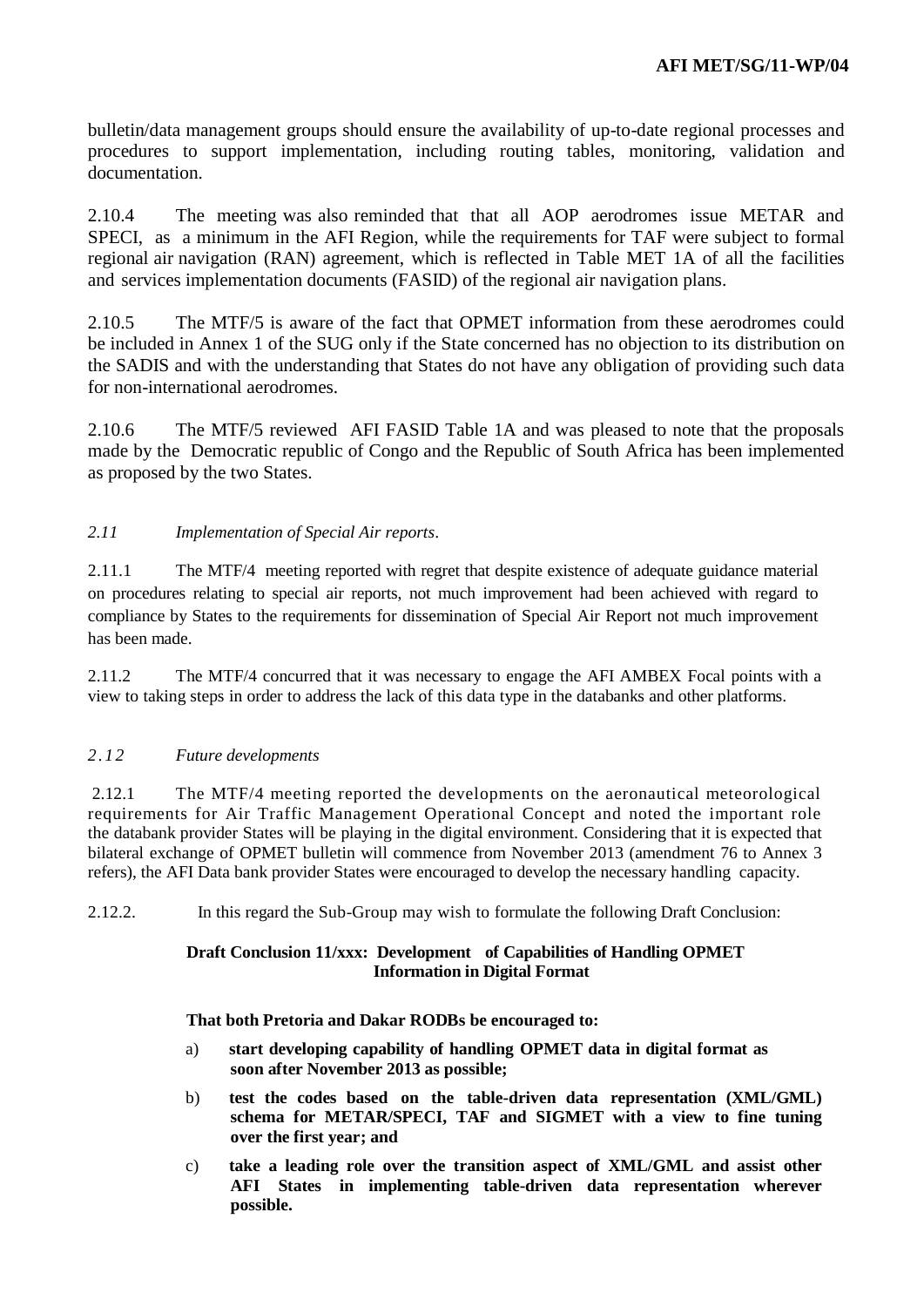2.12.3 The MTF/5 reported that since proprietary codes such as BUFR and GRIB will not be suitable to support interoperable, exchangeable MET information to meet future ATM needs, enabling provisions has been introduced in amendment 76 to Annex 3 for OPMET (METAR/SPECI, TAF and SIGMET) information to enable their exchange in bilateral basis in non-proprietary XML/GML thus allowing service provision to be flexible, adoptable and ultimately interoperable with the system wide information management environment. In this regard, the MTF/5 meeting formulated a decision for the secretariat to liaise with the concerned ICAO operations group to follow-up on the development and regional implications of SIGMET for complex volcanic ash and report back in time for the AFI OPMET/M TF/7 meeting.

2.12.4 The MTF/5 further reported the meeting held in EUROCONTROL (Brussels, Belgium ) on the preparation of migration from the representation of the OPMET (METAR, SPECI, TAF and SIGMET) data in the present alphanumeric format to the XML format.

2.12.5 A roadmap for the migration codes to the XLM format for the period 2013 to 2019 was developed with the following stages:

- 2010 : endorsement of XML for OPMET by ANC;
- 2010 2012 : finalization of « code tables » for XML ;
- 2013 : enabling clauses to use XML in Annex 3 ;
- 2014 : endorsement of XML by the MET/AIM DIV Meeting :
- $\blacksquare$  2016 2019: The long period of transition to accommodate developing countries.
- 2019: mandatory use of XML in Annex 3.

2.12.6 The MTF/5 was pleased to note that ASECNA has developed an Action plan for the implementation of the OPMET exchange in XML format.

2.12.7 The MTF/5 meeting agreed that the transition plan be developed after the MET Divisional meeting scheduled for July 2014.

# *2.13 Terms of Reference and Future Work Programme of the MTF*

2.13.1 The MET/5 meeting reported that the updated and adopted through a Decision 5/09, its work programme.

# *2.14 Any Other Business*

2.14.1 The MTF/5 meeting recalled that APIRG Decision 17/80 set the frequency on yearly basis and venues for the MTF meetings on a rotational basis between Dakar and Pretoria RODB host cities. Having evaluated the activities of the two RODBs during its 4<sup>th</sup> meeting, the Task Force considered that the RODBs were now well established and running as expected and therefore it was no longer necessary to visit the RODBs during every MTF meeting. Therefore, through its Decision 4/17 the MTF decided to convene annual meeting on a rotational basis at the ICAO Regional Offices Dakar and Nairobi.

2.14.2 However, the MTF/5 reported that some Member States pointed out that the venue should be more opened to let any State willing to host the MTF to propose to do so.

7.3 The MTF/5 meeting was informed that the next MET Divisional meeting will be held in Montreal in July 2014 and thus it sixth meeting should be held later during the fourth quarter of 2014. In this regard, the meeting formulated Decision 5/09 to make the venue more opened and to fix the next MTF/6 meeting in October or November 2014.